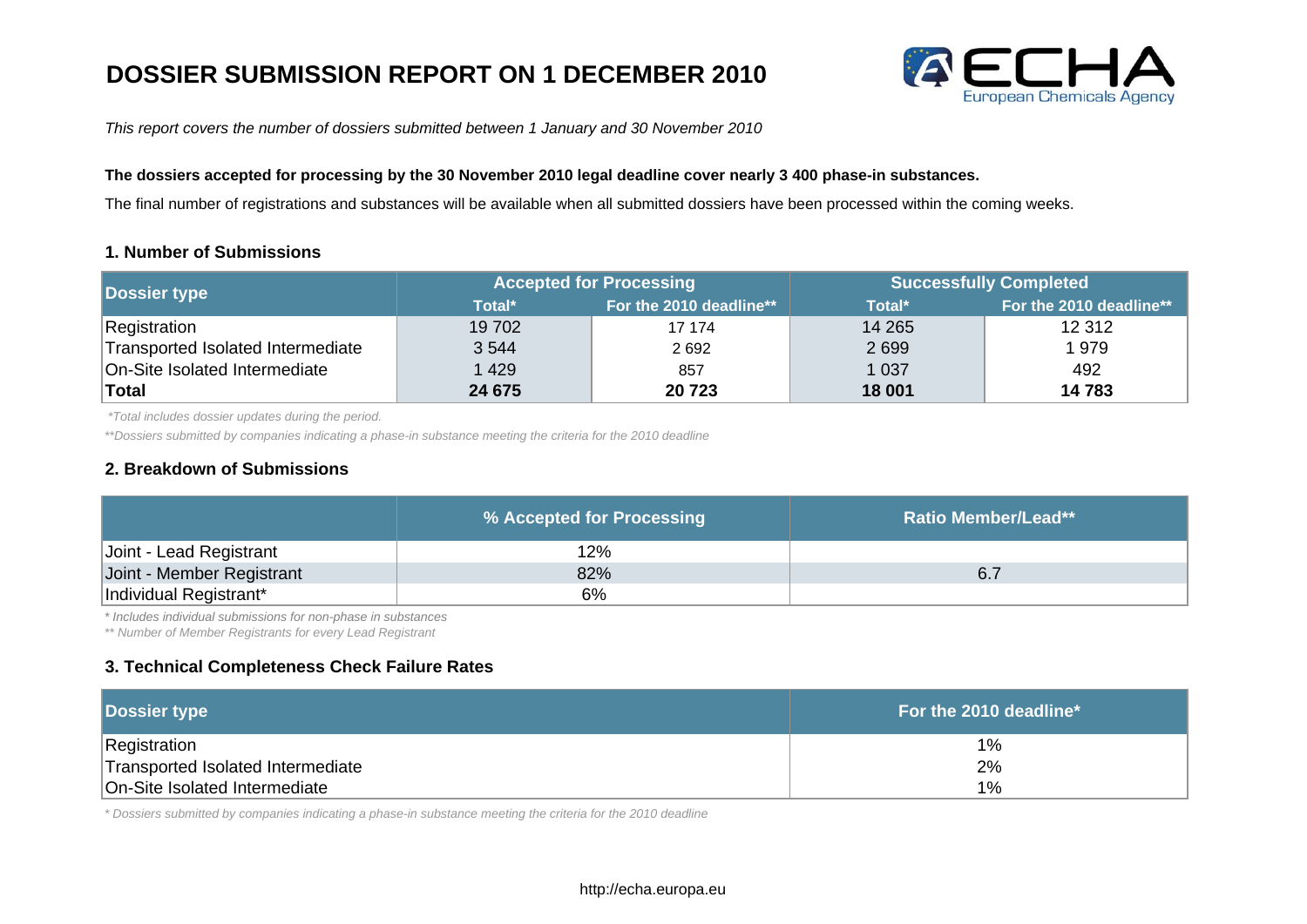# **4. Dossiers Accepted for Processing by Country**

|                       | For the 2010 deadline* |                   |
|-----------------------|------------------------|-------------------|
| <b>Country</b>        | <b>Number</b>          | <b>Percentage</b> |
| Germany               | 4727                   | 23%               |
| <b>United Kingdom</b> | 2430                   | 12%               |
| The Netherlands       | 1922                   | 9%                |
| France                | 1838                   | 9%                |
| Belgium               | 1676                   | 8%                |
| Italy                 | 1504                   | 7%                |
| Spain                 | 1251                   | 6%                |
| Poland                | 705                    | 3%                |
| Sweden                | 582                    | 3%                |
| Finland               | 546                    | 3%                |
| <b>Czech Republic</b> | 444                    | 2%                |
| Austria               | 392                    | 2%                |
| Greece                | 313                    | 1,5%              |
| Romania               | 302                    | 1,5%              |
| Norway                | 289                    | 1,4%              |
| Ireland               | 227                    | 1,1%              |
| Portugal              | 217                    | 1,0%              |
| <b>Bulgaria</b>       | 212                    | 1,0%              |
| Hungary               | 212                    | 1,0%              |
| Slovakia              | 170                    | 0,8%              |
| <b>Denmark</b>        | 161                    | 0,8%              |
| Luxembourg            | 141                    | 0,7%              |
| Cyprus                | 105                    | 0,5%              |
| Lithuania             | 101                    | 0,5%              |
| Slovenia              | 86                     | 0,4%              |
| Estonia               | 77                     | 0,4%              |
| Latvia                | 66                     | 0,3%              |
| Iceland               | 16                     | 0,08%             |
| Malta                 | 8                      | 0,04%             |
| Liechtenstein         | 3                      | 0,01%             |
| <b>Total</b>          | 20723                  | 100%              |

*\* Dossiers submitted by companies indicating a phase-in substance meeting the criteria for the 2010 deadline*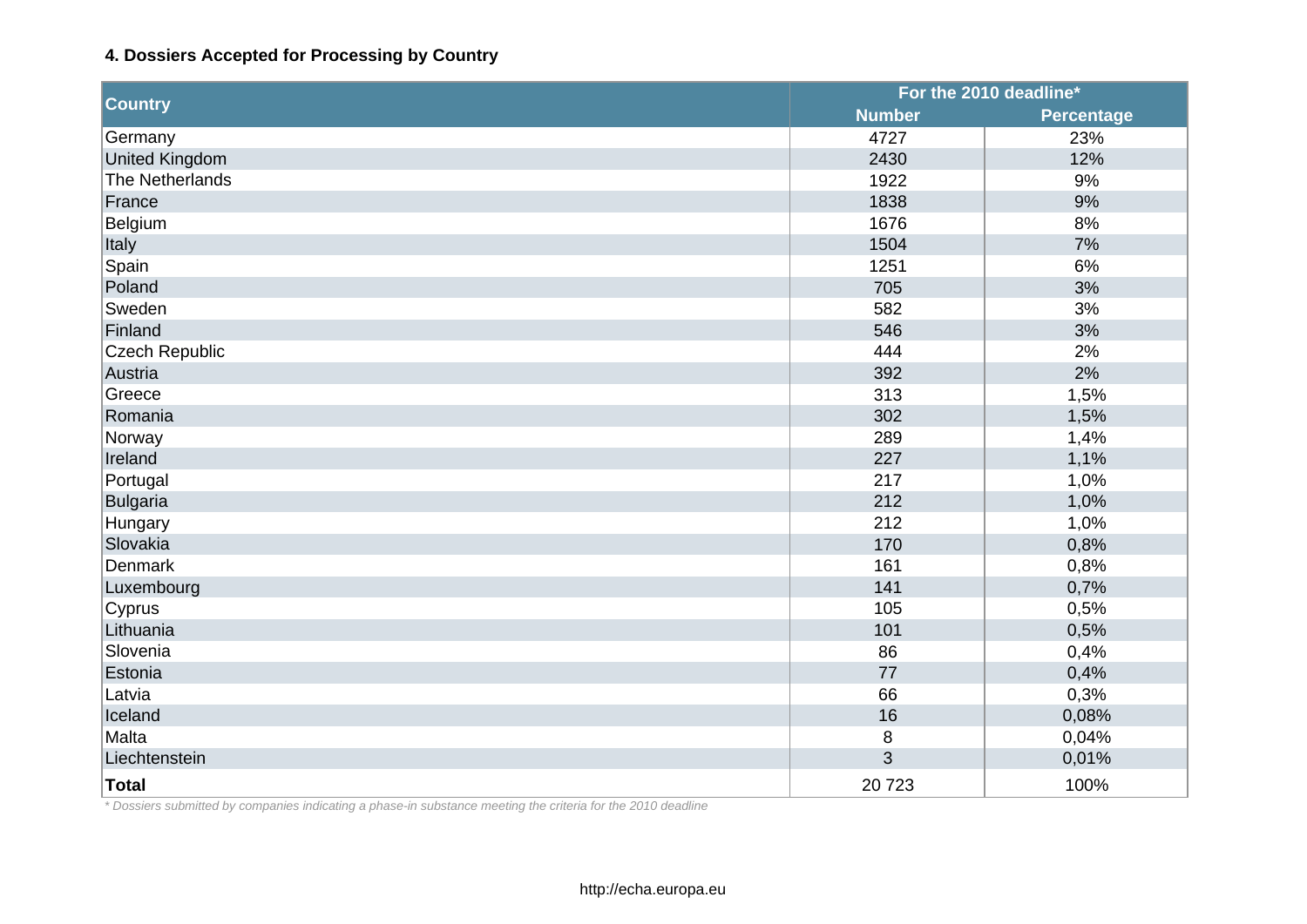# **5. Dossiers by Company Size**

| <b>Company size</b> | <b>Accepted for Processing</b><br>For the 2010 deadline* |
|---------------------|----------------------------------------------------------|
| Large               | 86%                                                      |
| Medium              | 9%                                                       |
| Small               | 4%                                                       |
| Micro               | 1%                                                       |

*\* Dossiers submitted by companies indicating a phase-in substance meeting the criteria for the 2010 deadline*

# **6. Dossiers submitted by an Only Representative**

|                            | <b>Accepted for Processing</b><br>For the 2010 deadline* |
|----------------------------|----------------------------------------------------------|
| <b>Only Representative</b> | 19%                                                      |

*\* Dossiers submitted by companies indicating a phase-in substance meeting the criteria for the 2010 deadline*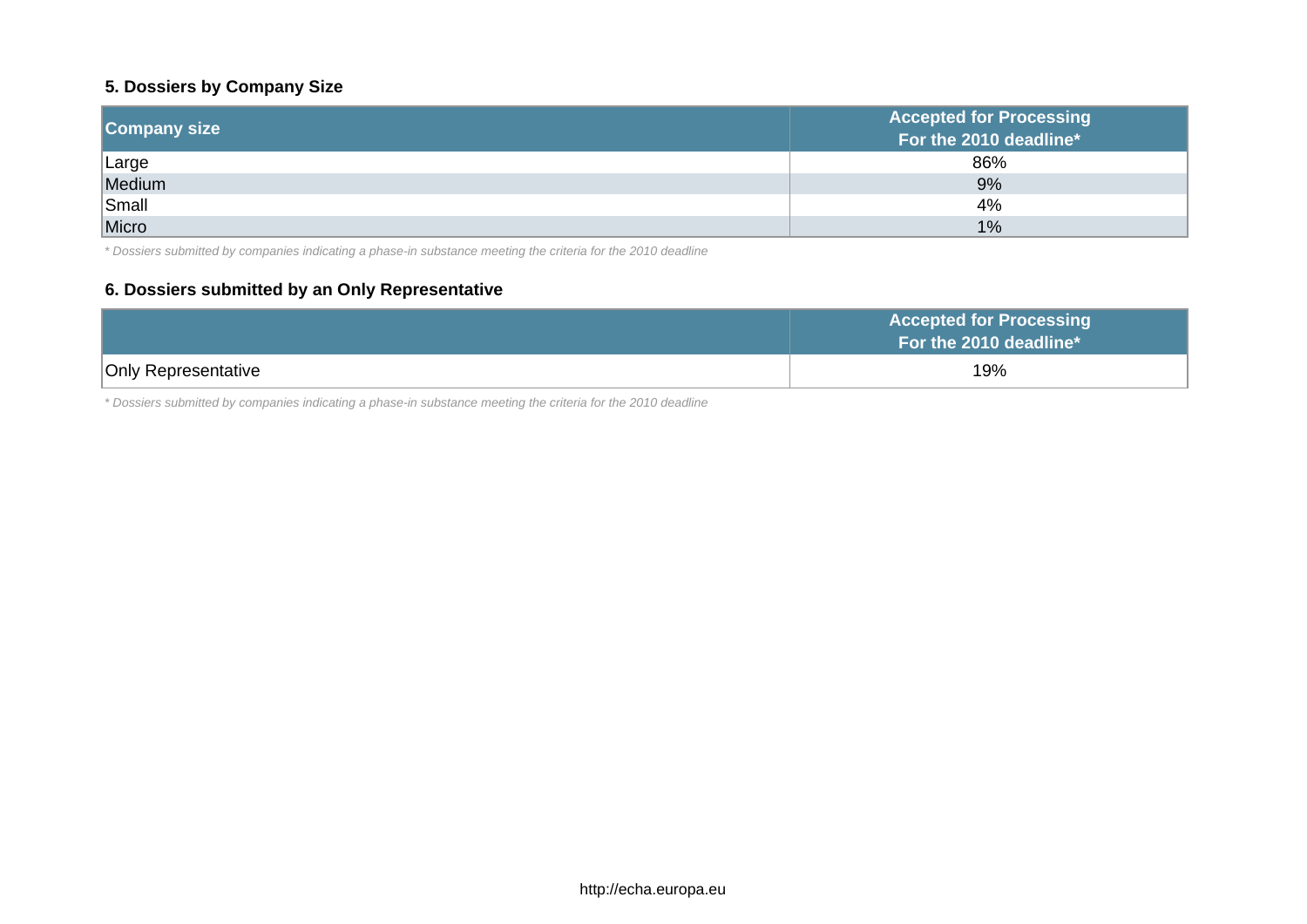# **7. Registrations by Tonnage Band**

# *Registrations*

| <b>Tonnage</b> | <b>Accepted for Processing</b><br>For the 2010 deadline* |
|----------------|----------------------------------------------------------|
| $1 - 10$       | 4%                                                       |
| 10-100         | 2%                                                       |
| 100-1000       | 4%                                                       |
| $1000 +$       | 90%                                                      |

# *Transported Isolated Intermediates*

| <b>Tonnage</b> | <b>Accepted for Processing</b><br>For the 2010 deadline* |
|----------------|----------------------------------------------------------|
| $1 - 10$       | 3%                                                       |
| 10-1000        | 14%                                                      |
| $1000 +$       | 83%                                                      |

#### *On-site Isolated Intermediates*

| Tonnage  | <b>Accepted for Processing</b><br>For the 2010 deadline* |
|----------|----------------------------------------------------------|
| $1 - 10$ | $1\%$                                                    |
| $10 +$   | 99%                                                      |

*Spontaneous updates are excluded.*

*\* Dossiers submitted by companies indicating a phase-in substance meeting the criteria for the 2010 deadline*

# **8. Registrants Making Use of the Directors' Contact Group Solutions**

| <b>Issue</b> | <b>Description</b>                | <b>Number</b> |
|--------------|-----------------------------------|---------------|
| 10           | Completeness of dossiers          |               |
| 15           | Legal entity change               |               |
| 20           | Dependency on the lead registrant |               |
| 21           | SIEF without EU manufacturer      |               |
| <b>Total</b> |                                   |               |

*Number of companies that uploaded their evidence.*

# **9. Number of Testing Proposals Received**

| <b>Process step</b>               | <b>Accepted for Processing</b> |
|-----------------------------------|--------------------------------|
| Dossiers with testing proposal(s) | 580                            |
| Testing proposals                 | 1 548                          |